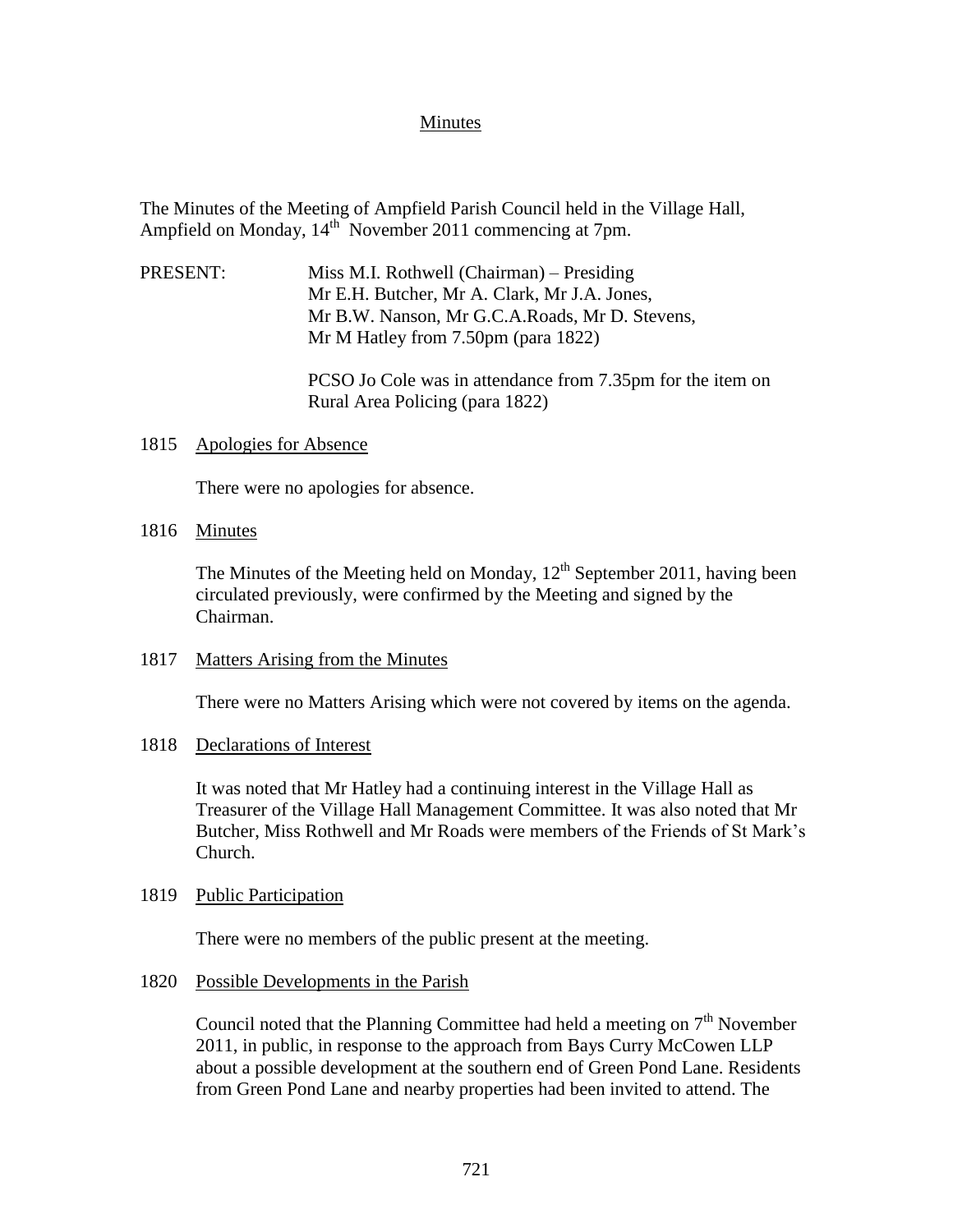proposal was at a very early stage and no plans had been made. Minutes from the meeting could be viewed on the parish website at [www.ampfield.org.uk.](http://www.ampfield.org.uk/)

No application had yet been submitted by the Perbury Group, nor any further information received, about the proposed development in Morleys Lane.

# 1821 Electoral Boundary Changes

The Boundary Commission had undertaken a review of Parliamentary boundaries and had made initial proposals for change which would result in Ampfield  $\&$ Braishfield ward being moved into the Eastleigh Constituency. Council concluded that the proposal was not acceptable as it seemed to be a primarily arithmetical calculation and did not take into consideration the geographical, social and commercial linkages to Romsey and the surrounding countryside. It was agreed that the Chairman would make these points in response to the Boundary Commission's consultation exercise. The Clerk would advise Braishfield Parish Council of the views expressed.

# 1822 Rural Area Policing

PCSO Jo Cole advised Council about the most frequent crimes currently being committed in southern Test Valley. These included theft of heating oil and diesel fuel, and of metal. Such thefts were often harder to prevent in rural areas and farmers and property owners were encouraged to join the various volunteer and "watch groups", record serial numbers and take photos of items at risk. The price of metal continued to rise; loopholes in the law in scrap yard dealings meant that the sale of stolen items was difficult to trace. Churches remained vulnerable and precious items should be moved inside the buildings. There would be no public counter at Romsey Police Station from March 2012 but the station would still be manned 24hrs a day, as before.

# 1823 Ampfield Recreation Ground

# 1823.1 Maintenance

Rabbit holes had been filled up with loam and grass seed had been applied to repair the playing surfaces but substantial damage had recurred as the creatures continued to forage on the Recreation Ground. Ampfield Golf Club had kindly given permission for access to their land to help deal with the rabbit population. Test Valley Borough Council (TVBC) had been asked to strim the weeds along the western and southern perimeters to facilitate access by the pest controller.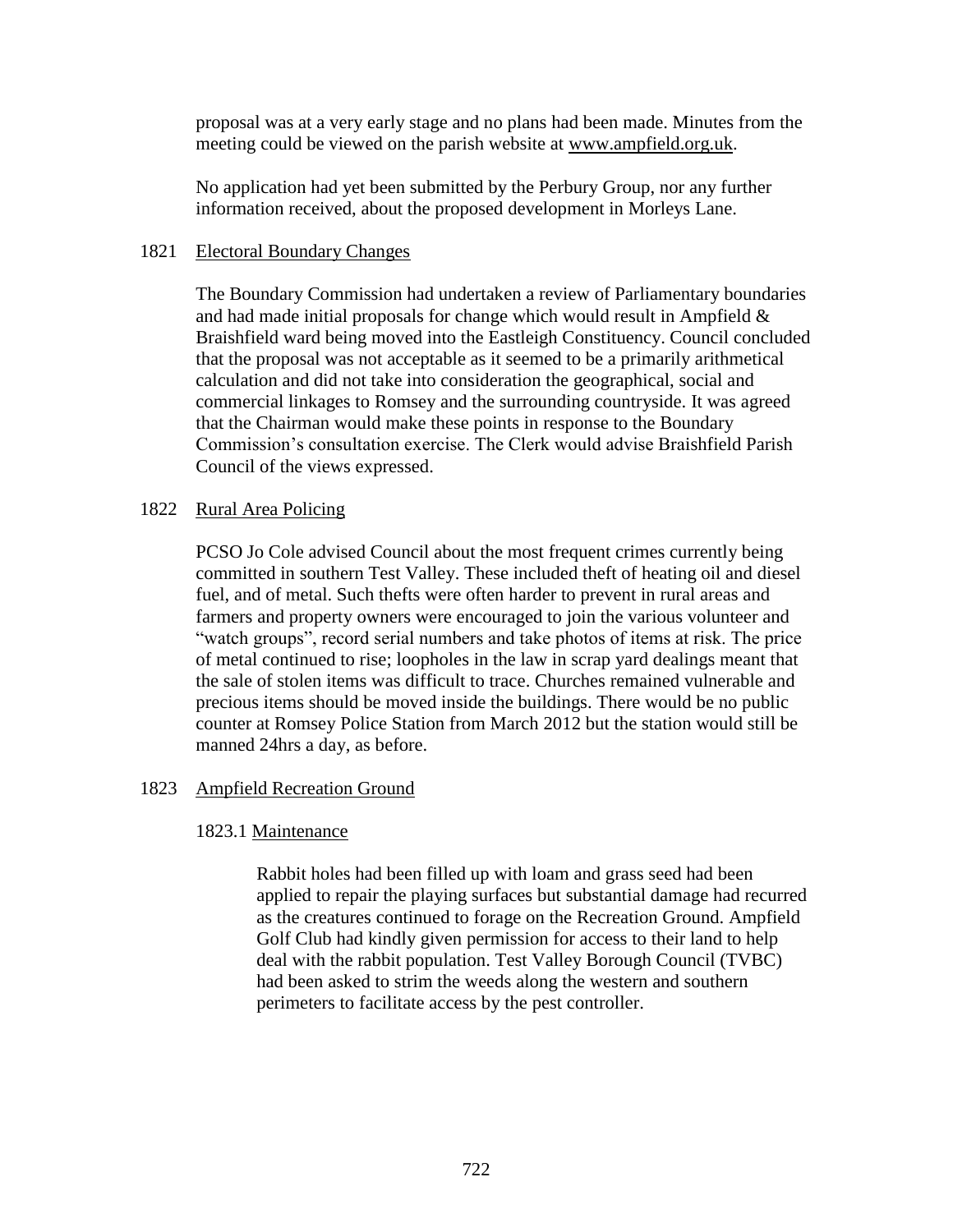## 1823.2 Condition of football pitch

Ampfield Football Team had only played twice on the Recreation Ground since the start of the season due to the increasing problems caused by the rabbit holes. Attempts prior to matches to fill up the holes had been very time consuming and had not always met with the referees' approval. Alternative playing venues had been sought.

### 1823.3 Improvements to pavilion base area

An invitation to tender, to improve the area around the concrete base, had been issued to 3 local firms. It was agreed that the tender from TAB Landscapes be accepted. It was also agreed that the project could go ahead. Mr Nanson would seek approval in principle from TVBC that S106 funds could be used although, if necessary, Council would fund from Recreation Ground reserves.

Ampfield Crusaders Cricket Club had appointed Mr A Wilson as their new President. A 5-year plan was being developed which would include plans for youth facilities. Attempts to attract local children to the club had not been very successful and the response from Ampfield Primary School had been poor.

#### 1823.4 Risk assessment

It was noted that the risk assessment for the Recreation Ground had now been completed and signed by the Chairman and Vice-Chairman of the Council.

### 1823.5 Playground extension

The playground had now been extended and the new rope swing had been installed. A grant for 50% of the costs had been secured from TVBC. The remaining costs would be recovered from S106 funds when available. Whilst there, the contractor had replaced the rotting post and adjusted the seesaw.

### 1824 Chapel Wood

#### 1824.1 Friends of Chapel Wood

Volunteers working in the woodland had received a copy of the risk assessment for Chapel Wood and had signed to show that they had read and understood the contents. It was not now necessary to have safety talks before each working party. Volunteer numbers remained encouraging with 10 people attending the November working party.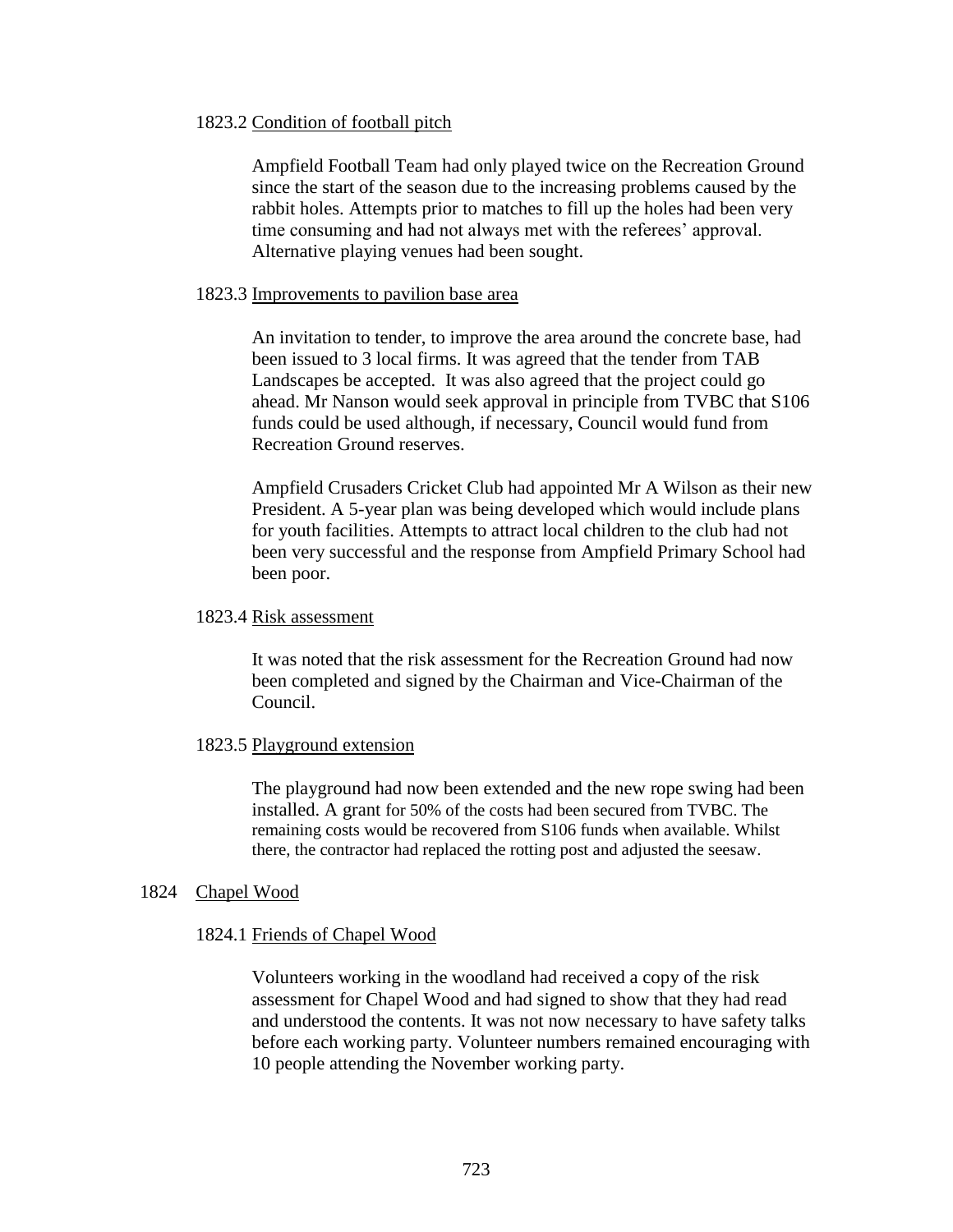### 1824.2 Work in the Woodland

All of the box plants for the cruciform hedge in the Burial Ground had been planted and the area looked very attractive. The contractor was due the following day  $(15<sup>th</sup>$  November) to put the wireframe over the plants to protect them from wildlife and to provide a structure around which to clip them in the future. Repairs had been made to the fence as a result of damage caused by the fallen Oak branch, and also to the entrance gate on Chapel Hill. More bulbs had been planted in the glade area and above the fountain. Forthcoming work would include improvement of the vistas from the western side of St Mark's looking towards Keats Restaurant and the Recreation Ground including the removal of laurels and rhododendron. Agreement had been reached with the Tree Officer at TVBC to plant 3 trees which were replacements for those felled in various parts of the woodland. They would be planted in the spring.

The application to the Small Grants Scheme at Hampshire County Council (HCC) for funds towards new signs in the woodland had been approved. Approx. 75% of the costs would be met from the grant. The signs would be put up over the winter months. It was noted that Mr Roads had confirmed with HCC that the paths were permissive and were not rights of way.

A risk assessment and outline plan had been completed by the Parochial Church Council for the Church fete to be held in the woodland in the summer of 2012. Work would start on this straightaway as there were only about 6 working party sessions before the fete and there was much to be done. Discussions with the Forestry Commission continued about the footpath ending at Outwood Lodge in Jermyns Lane and about the unofficial route used by walkers from the Burial Ground through woods to the Potters Heron. A formal letter of request to the Forestry Commission to help open these routes would be written shortly by Mr Roads and the Clerk.

A large branch had broken off close to the main footpath alongside the A3090 at St Mark's. As this could present a hazard to the public it had to be made safe. It was agreed that Mr Roads would discuss with the Parochial Church Council how best to deal with it. It was also agreed that, should it be necessary, that up to £250 could be spent on appropriate tree works.

## 1824.3 Burial Ground

It was noted that Council had agreed to the immediate interment of a former parishioner in the Burial Ground and also to the future burial of the person's spouse. This was in accordance with the eligibility criteria for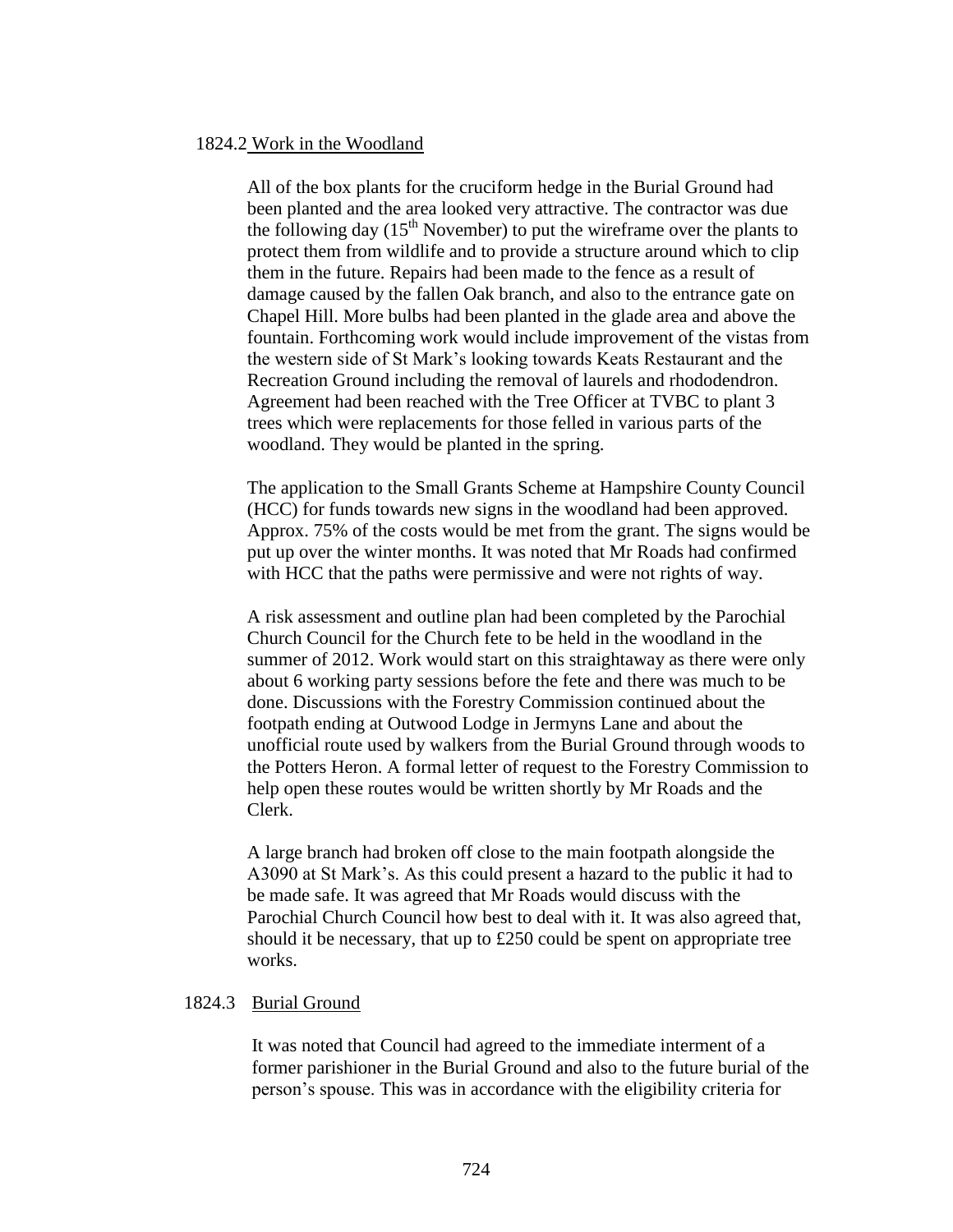burial but the Burial Ground was not large and concerns were growing about the number and potential impact of such requests. As it was important that the needs of existing parishioners could continue to be met it was agreed that the situation would be reviewed. The Chairman would discuss it with the Revd. Gilks in the New Year.

### 1824.4 War memorial

The War Memorial garden looked very attractive and well-kept and had received many compliments on Remembrance Sunday. Council expressed its thanks to parishioners Mrs Butcher and Mrs Herbich who had worked hard to get the area looking so nice. There had been more damage to the wooden dragons teeth placed at the bottom of Knapp Lane to protect the War Memorial and the grass verges from vehicles. It was agreed that Mr Clark would try to resolve how best to improve the situation with the TVBC Highways Engineer.

# 1825 Financial Matters

### 1825.1 Accounts for payment

With the exception of the cheque for £134.00, which was proposed for payment by Mr Jones and seconded by Mr Roads, all items were proposed by Mr Nanson and seconded by Mr Jones as follows:

| <u>Cheques to be signed at the meeting:</u>          | $f$ (inc VAT) |
|------------------------------------------------------|---------------|
| Information Commissioner-data protection renewal     | 35.00         |
| B Nanson-Ruscrete-loam for repair of rabbit holes    | 134.00        |
| Playground Services-new play equipment               | 5432.40       |
| Office Expenses-11 September to 13 November 2011     | 59.42         |
| St Marks PCC-renewal for advert in Messenger         | 15.00         |
| Langley Boxwood Nursery-box plants for Burial Ground | 449.00        |
| D Matthews-November salary                           | 536.32        |
| <b>HMRC</b> - November payments                      | 158.92        |
| D Matthews-December salary                           | 536.12        |
| <b>HMRC</b> - December payments                      | 159.12        |
| BL Poppy Appeal2011- wreath, poppies & donation      | 50.00         |
|                                                      | 7565.30       |
| Payments made between meetings                       |               |
| SO51 Fabrications-manufacture of goal post sleeves   | 100.00        |
| <b>TVBC</b> - repairs to Speed Limit Sign            | 102.00        |
| Digley Associates-annual playground inspection       | 48.00         |
| Sharp Electronics-hire of photocopier                | 72.52         |
| PWBS loan on Recreation Ground                       | 3016.65       |
| PWBS loan on Chapel Wood/Burial Ground               | 2642.99       |
|                                                      | 5982.16       |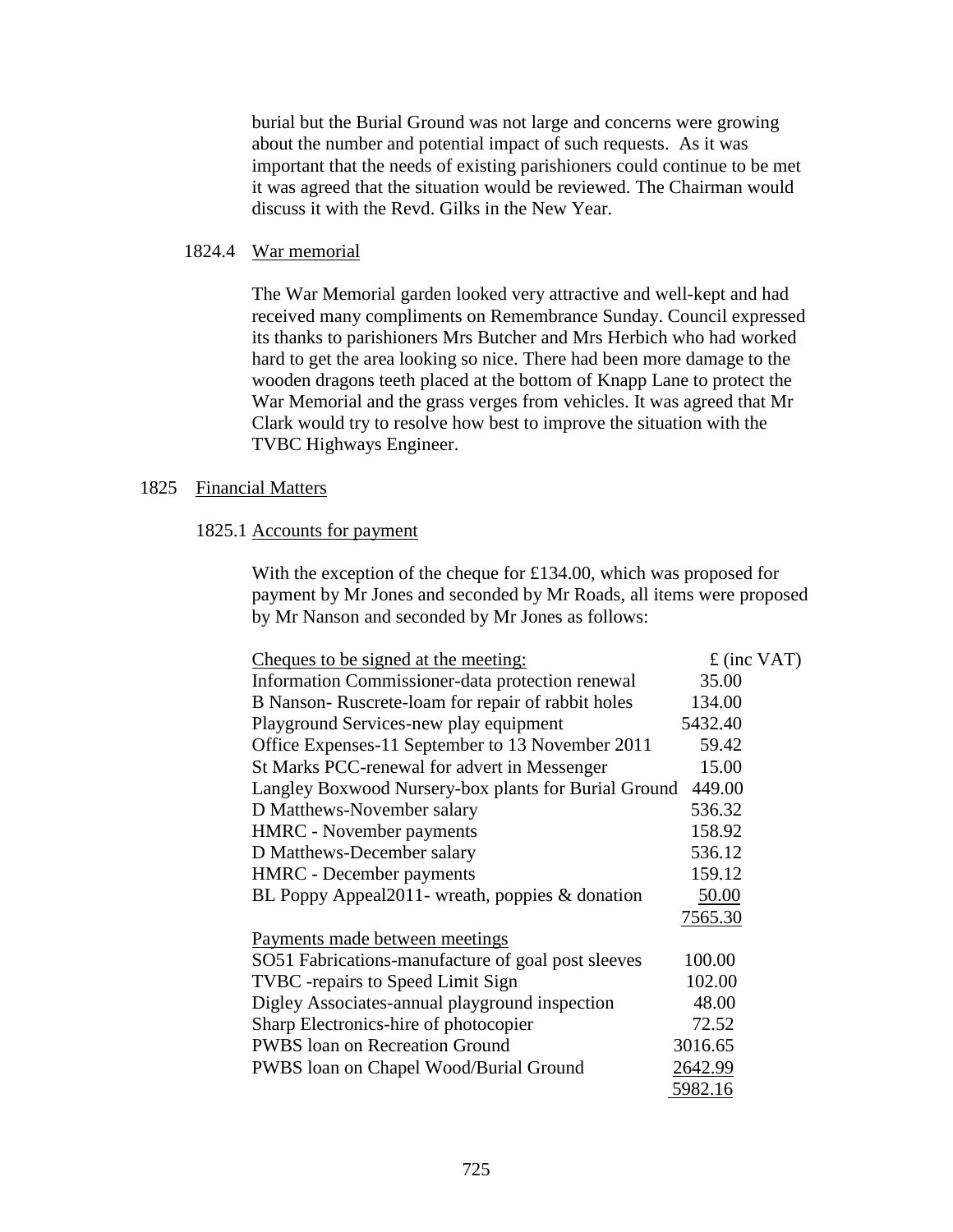Prior to the signing of the cheques, Council agreed to renew the advert for placement in the Messenger at a cost of £15. It was noted that no receipt had yet been received for the wreath and donation to the Royal British Legion.

#### 1825.2 Income and anticipated expenditure

Disregarding budgeted transfers to reserves, expenditure to October 2011 was approximately 46% of budget. Income for the period had been negligible consisting only of bank interest. Details of monies due from S106 Developer funds had been updated and circulated. Monies due from the development on land adjacent to the Golf Club had not yet been paid over to TVBC and could not, therefore, be used to support projects and improvements on the Recreation Ground and in Chapel Wood. In the meantime, Council would have to bridge the gap itself on expenditure on current projects. It was agreed that money in the "parkland" category should be used for Chapel Wood. Mr Roads would consider how best this might be done and an application would be made. Some of the fund would be set aside for the new signs. It was also agreed that the improvements around the concrete base should go ahead, with funds being sought from S106 funds if available.

It was noted that the Open Space Review, which was also linked to S106 funds, had been finalised. During the review a very small patch of open land at Flexford Close had been discovered which was maintained by TVBC.

### 1825.3 Risk assessment

It was noted that the risk assessment for Finance and Administration had now been completed and signed by the Chairman and Vice-Chairman of the Council. Outstanding items would be tackled in the New Year.

#### 1825.4 Budget preparation

Precept calculations were due to be with TVBC by  $3<sup>rd</sup>$  week in January 2012. Key portfolio holders were meeting on  $12<sup>th</sup>$  December to start the budget process. Predicted outturn figures and a draft budget would be issued prior to the Finance meeting on  $9<sup>th</sup>$  January 2012.

### 1826 Casual Vacancy

Mr David Gilks had resigned from Council in October. The Chairman expressed her thanks to Mr Gilks for his contribution to Council's work since 2007. The vacancy had been advertised on notice boards and on the parish website. The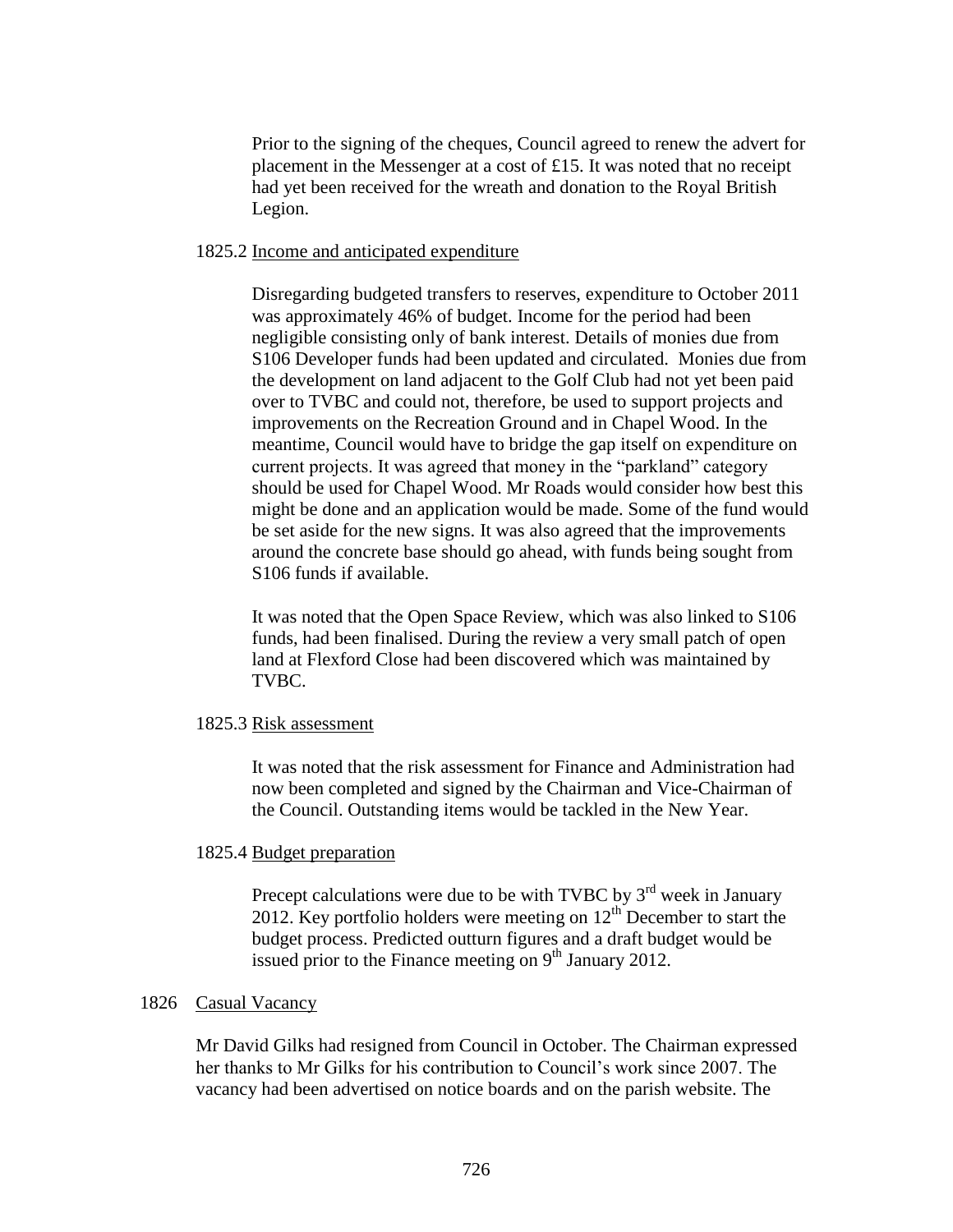closing date for requests to TVBC to hold an election was the  $15<sup>th</sup>$  November. Should no election be required Council would be able to fill the vacancy by cooption.

# 1827 Correspondence and Communications

A list of items received on paper and electronically is at Annex A.

# 1827.1 Diesel and Oil Thefts

PCSO Jo Cole had explained about the instances and nature of fuel thefts. Council agreed to display the leaflet, which advised how to protect fuel tanks from theft, on the website and on boards.

# 1827.2 Test Valley Healthy Walks

Council had been asked to promote TVBC's Healthy Walks scheme which offered free organised walks in various locations and on different days. It was agreed that the notice could be displayed on boards where space permitted.

# 1827.3 Parish Online

The Parish Online scheme had been launched in 2010 to help Parish Councils manage their business more effectively through the use of digital maps and aerial photography. It provided access to current Ordnance Survey mapping and to facilities to mark items such as community assets on parish maps. Council agreed to subscribe to the scheme whose costs were modest at £20 per annum with an initial £20 set-up fee. It was agreed that membership of the Public Sector Mapping Agreement, which was a pre-requisite to the scheme, would be made in the Clerk's name.

# 1828 Reports from Committees and Portfolio Holders

1828.1 Planning Committee

The following applications had been commented on after discussion on:

# $27<sup>th</sup>$  September 2011

| 11/01834/FULLS | Land to the rear of the Potters Heron |  |  |  |  |  |  |  |
|----------------|---------------------------------------|--|--|--|--|--|--|--|
|                | Hotel                                 |  |  |  |  |  |  |  |
| 11/01804/TPOS  | 10 Hook Water Road                    |  |  |  |  |  |  |  |
| 11/02088/FULLS | Monkswood, Winchester Road            |  |  |  |  |  |  |  |
| 11/02120/TPOS  | 46 Beechwood Close                    |  |  |  |  |  |  |  |
|                |                                       |  |  |  |  |  |  |  |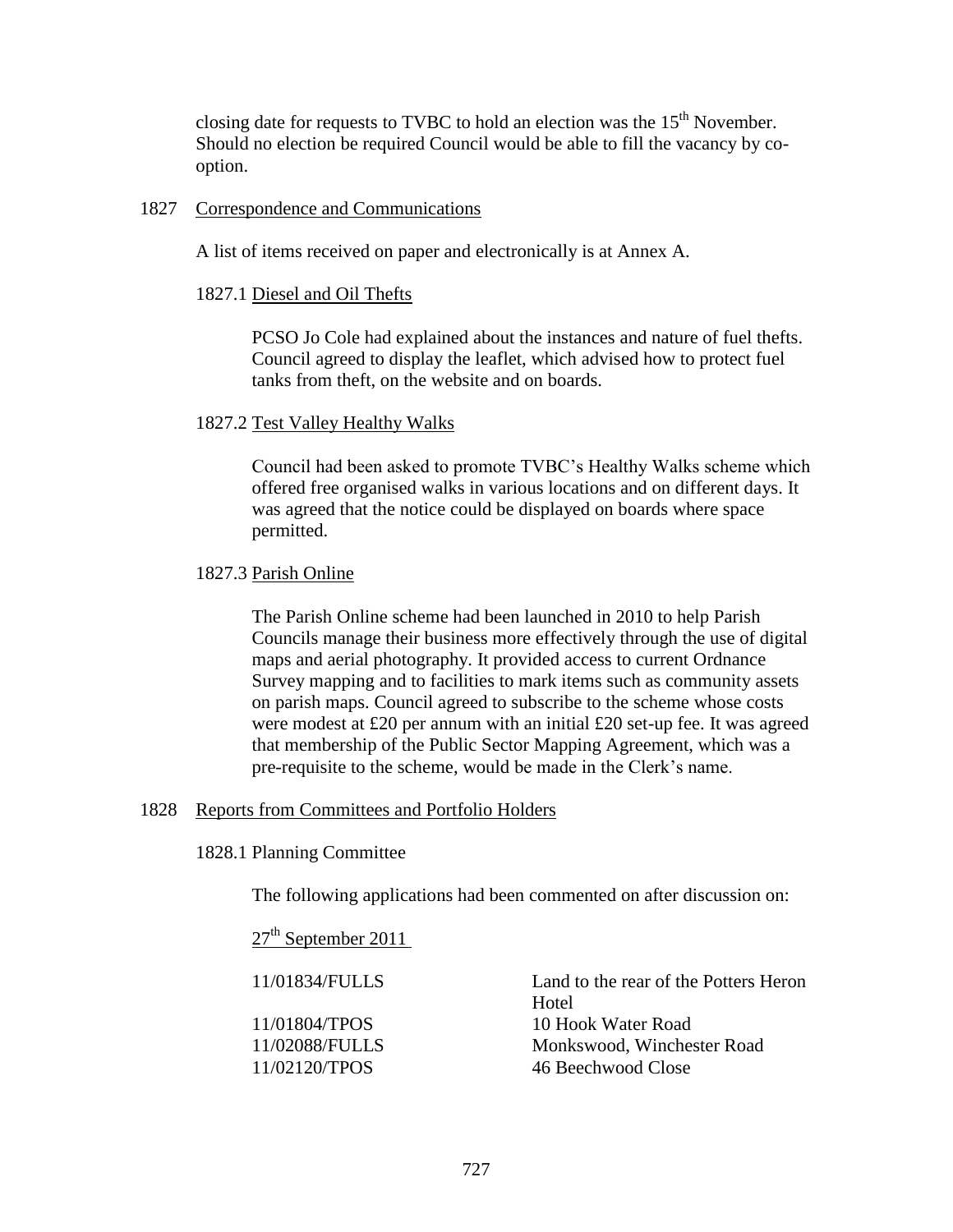$25<sup>th</sup>$  October 2011

| 11/02184/TPOS                 | 25 Hook Road               |
|-------------------------------|----------------------------|
| 11/02216/TPOS                 | 4 Flexford Close           |
| 11/01993/FULLS                | 11A Beechwood Crescent     |
| 11/02039/FULLS                | Ampfield Par 3 Golf Club   |
| 11/02040/LBWS                 |                            |
| 11/02224/FULLS                | Forest Edge, Straight Mile |
|                               |                            |
| 7 <sup>th</sup> November 2011 |                            |

11/02266/FULLS Field opposite Potters Heron Hotel 11/02451/TREES Forty Winks 169 Knapp Lane 11/02470/TPOS Cottonwoods, 23 Hook Road

# 1828.2 Ampfield Countryside Heritage Area

The Boxing Day walk would take place as usual this year and would leave from the Village Hall and return to the White Horse. The next talk in the new year would be on wildlife found in Churchyards.

## 1828.3 Hampshire Association of Local Councils

It was noted that the HALC subscription fees for 2012/2013 would be £370. This was an increase of £23 which, in view of the professional advice and information supplied, was considered to be good value.

## 1828.4 Public Transport & Highway Liaison (PT&HL)

Mr Clark had become aware of an additional bus service, the number 35, which was a school bus intended to take the village children to and from Romsey. Concern remained about the reduction in services based on low usage rates. Mr Clark intended to discuss the whole subject of public transport in the area with HCC. The methods used in surveying the numbers of people travelling on buses would be queried.

## 1828.5 Safer Neighbourhood-Local Action Group

Council was pleased to hear about issues in person from PCSO Cole and agreed that she would be invited to join Council's meeting in May 2012 so that advice could be sought about dealing with travellers before the season got underway. Mr Stevens advised that the next meeting of the Local Action Group would be in Romsey Police Station.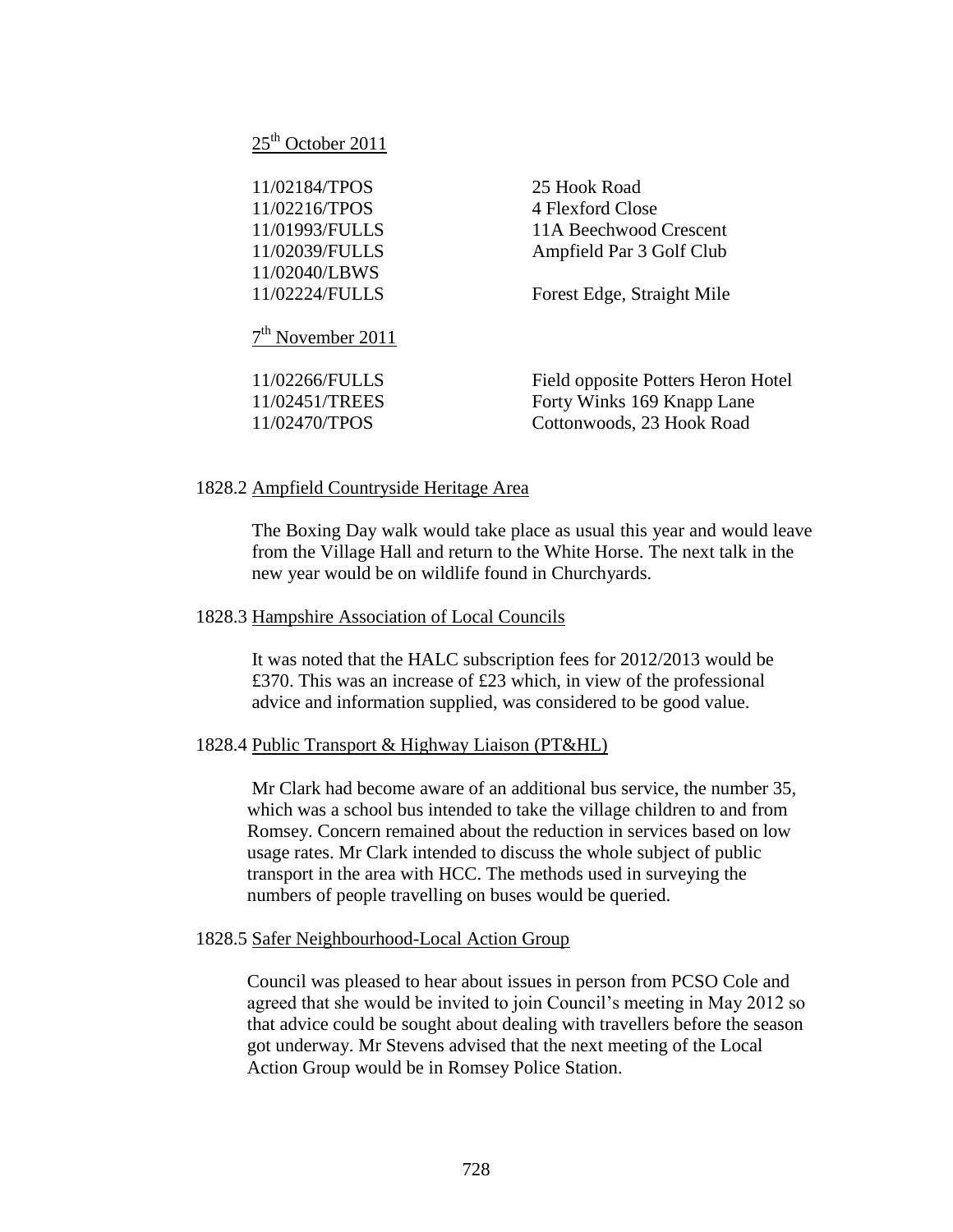### 1828.6 School Governor

Mr Butcher was no longer a member of the school governors but would continue to liaise with Ampfield School on behalf of Council. Concerns about low numbers at the School remained. Initiatives in promoting and marketing the School continued.

### 1828.7 Tree Wardens/Environment

Mr Roads had read and noted the contents of the Councillor Guide to Flooding issued by TVBC.

# 1828.8 Village Hall Liaison

The next meeting of the Management Committee would be held in early December. The recent French production had been successful with good attendance numbers.

#### 1828.9 Website

Mr Jones reported that Mr Nanson and the Clerk were now routinely updating basic data on the website; training would continue.

#### 1828.10 Finance Committee

Footpath Warden (see para 1826.2) Test Valley Association of Parish Councils (TVAPC)

Nothing new to report.

### 1829 Diamond Jubilee

It was noted that Ampfield Crusaders Cricket Club had a fixture on Saturday,  $9<sup>th</sup>$ June 2012 but could still be free on the following Sunday, Monday & Tuesday to hold a cricket match as part of any Jubilee celebrations. It was noted that the annual Church fete would be held on Saturday,  $9<sup>th</sup>$  June 2012. It was agreed that the situation would be considered again in the New Year.

### 1830 Highway Matters

#### 1830.1 Condition of road surfaces

The pot holes in Knapp Lane and on Chapel Hill had now been filled in although there was some doubt that the crumbling verges on Chapel Hill had been fixed. Mr Hatley had reported that the footway on Hook Road on the other side to Broadgate Farm was breaking up. Mr Clark had reported that the surface on the slip road on the Straight Mile by the post box was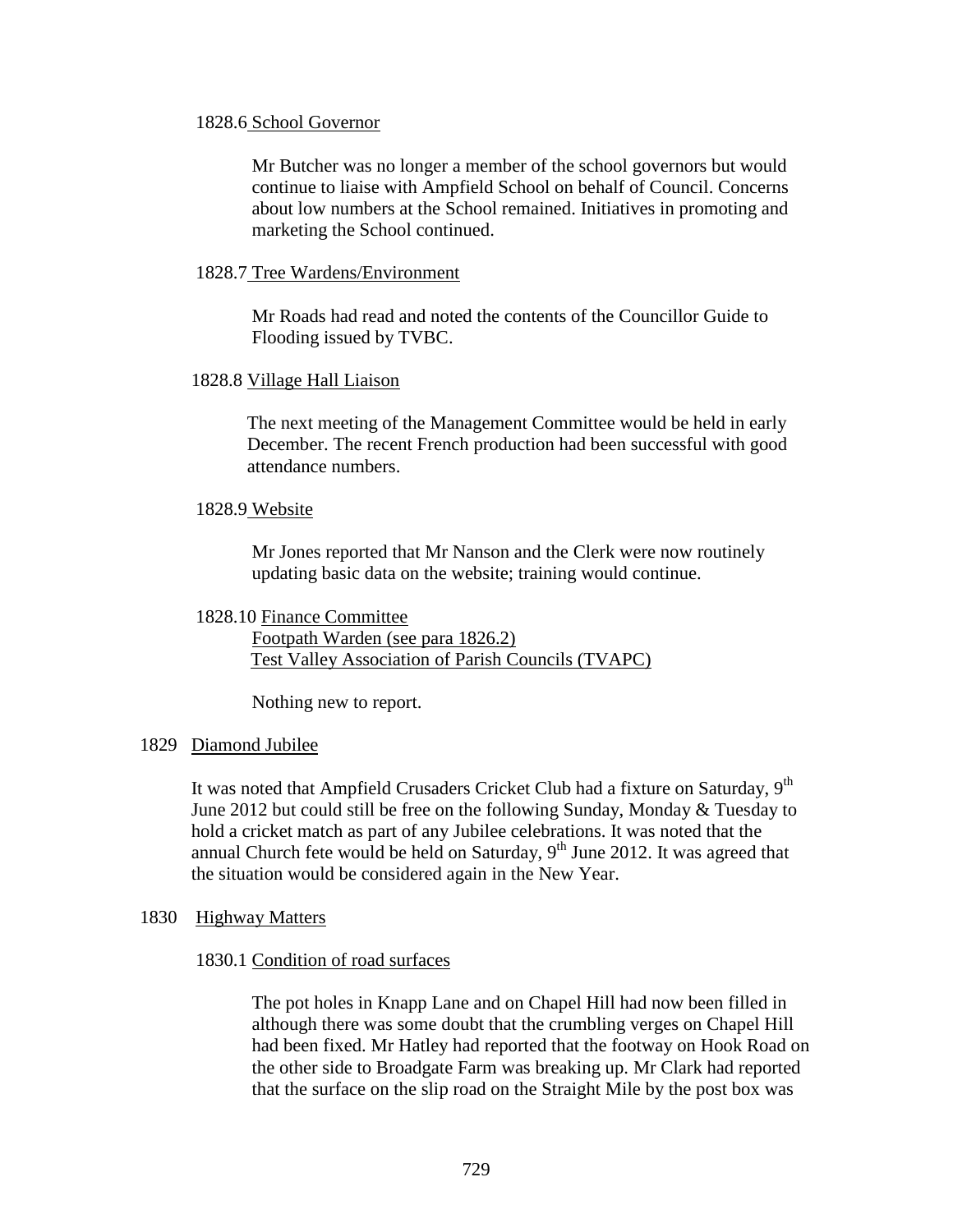deteriorating. Following various incidents he had also requested a survey of the condition of the trees on both the north and south service roads. The movement of one of the grit bins to a more suitable location had yet to be done.

### 1830.2 Speed Limit Reminder Sign

The sign was now back and in working order following repair. Mr Clark would compile a new schedule to come into operation in February 2012.

### 1830.3 Speeding on Knapp Lane

Miss Rothwell reported that the problems with speeding in Knapp Lane continued. Mr Clark would raise the matter again with the Highways Engineer and arrange a meeting on site.

### 1830.4 Other matters

Complaints continued to be received about the proliferation of signs at the Golf Club. New large signs had now appeared and those that had been described as "temporary" signs had now been illuminated. The Clerk would write to TVBC Planning Department.

(Afternote: This had been pursued by Mr Hatley on  $11<sup>th</sup>$  November with TVBC.)

### 1831 Test Valley Borough Council (TVBC)

On behalf of Ampfield Parish Council Miss Rothwell congratulated Mr Hatley on his having served for 30 years as a parish councillor. This was a considerable achievement and the Parish was grateful for his help and advice.

Mr Hatley reported that the new draft Core Strategy for Test Valley, which would form the basis for planning decisions up to 2031, had now been published. It contained a wealth of information about how development would be managed and gave details about the main development sites in southern Test Valley including Whitenap and Hoe Lane. The situation in Ampfield would be much the same as it was now with some minor changes to the settlement boundaries around the Potters Heron and Hookwood and Woodlea areas. The Local Gap between Valley Park and Ampfield would be retained. It was noted that the Village Design Statement would no longer be classed as a supplementary planning document although the Parish Plan would continue to be considered by the planning authority. The consultation period would run from  $6<sup>th</sup>$  January to  $17<sup>th</sup>$  February 2012.